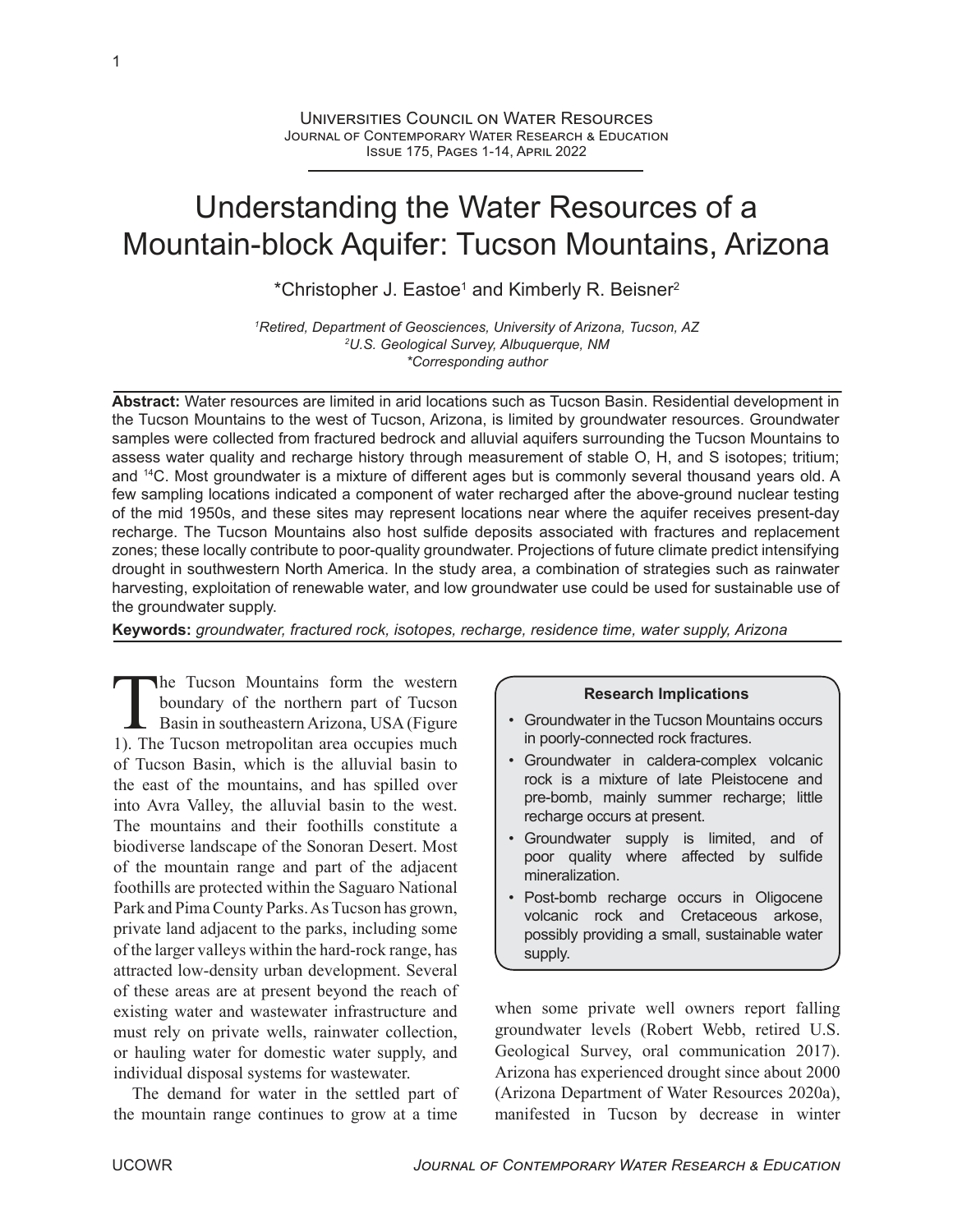rainfall (e.g., Eastoe and Dettman 2016). In the arid southwestern USA, future climate change is expected to result in higher temperatures (USGCRP 2017) and prolonged drought due to decreasing winter rain as the jet stream and storm tracks move poleward (Udall and Overpeck 2017). Future warming may decrease groundwater recharge as evapotranspiration increases. Management of water resources in the Tucson Mountains and similar mountain ranges can be informed by an improved understanding of the mountain-block aquifers.

Isotope studies of rainwater and groundwater in Tucson Basin and surrounding mountain ranges have contributed much to the understanding of the hydrology of the basin, and to the understanding of regional recharge mechanisms (Kalin 1994; Eastoe et al. 2004; Gu 2005; Eastoe and Dettman 2016; Eastoe and Gu 2016; Eastoe and Towne 2018). In the Tucson Basin, these studies have identified long-term mean isotope compositions in local precipitation, isotope lapse rates with altitude, domains of groundwater of different sources in basin alluvium, zones of basin alluvium in which recharge occurs rapidly, and evolution of groundwater sources beneath downtown Tucson. At regional scale, the studies have proposed multiple recharge mechanisms that appear to be zoned with respect to basin location.

Studying the hydrology of mountain blocks is commonly challenging because of paucity of field data and difficulty of access to sample locations (Wilson and Guan 2004). At the small scale of mountain headwater catchments, tracer studies have been combined with hydrologic flux observations and in some cases with modeling to constrain the relation between precipitation, soil storage, and streamflow (e.g., Katsuyama et al. 2005; Aishlin and McNamara 2011; Ajami et al. 2011; Gabrieli et al. 2012; Dwivedi et al. 2019). Isotope tracers have been applied at the scale of mountain blocks to track groundwater movement within mountain blocks (Winograd et al. 1998; Earman 2004) and to identify mountain-block recharge (MBR) to surrounding lowland aquifers (James et al. 2000; Manning and Solomon 2004; Thiros and Manning 2004; Wahi et al. 2008; Harris et al. 2010; Newton et al. 2012; Eastoe and Rodney 2014). Eastoe and Wright (2019) examined the

distribution of isotope tracers in mountain-block groundwater of the southern Basin-and-Range Province, identifying several recharge mechanisms that appear to depend on altitude and lithology. Modeling of mountain-block topography and permeability predicts the partitioning of recharge between base flow in mountain streams and MBR, and the relationship of MBR to depth of fractures and topography (Welch and Allen 2012; 2014). Ren et al. (2019) used borehole observations in an experimental well field in granite to estimate hydrologic apertures of fractures and local fracture porosity; they noted that groundwater flow would also depend on fracture connectivity.

In the case of the Tucson Mountains, groundwater can be sampled from numerous private supply wells that occur in clusters in the northern part of the mountain block, over an area of about 75 km<sup>2</sup> . Eastoe and Wright (2019) published a small isotope dataset (stable O and H isotopes, tritium, and  $^{14}C$ ) for wells in hard rock of the Tucson Mountains, and concluded that groundwater recharge in the range occurred by a mechanism (to be explained in detail below) that is unusual in other mountain blocks of southern Arizona. Beisner and Gray (2018) published a second dataset (stable O and H isotopes, sulfate isotopes, Sr, tritium, and  $^{14}C$ ) for eight groundwater samples adjacent to the range front in a small area near the Old Yuma Mine (Area Y, Figure 1), with the aim of identifying contamination emanating from the mine workings. To these datasets can be added stable O and H measurements with a few tritium and  $^{14}C$ measurements for wells completed in alluvium near the outcrop boundaries of the mountain block. In this study, the isotope data are reviewed with the aim of providing information about the water resources of the Tucson Mountains, in particular the sources and ages of the groundwater in and near the mountain block, and the nature of the aquifer or aquifers.

# **Background**

# **Study Area**

The topography of the Tucson Mountains is highly varied. At one extreme is craggy landscape with cliffs and steep, V-shaped canyons. At the other extreme, rolling hills surround broad sandy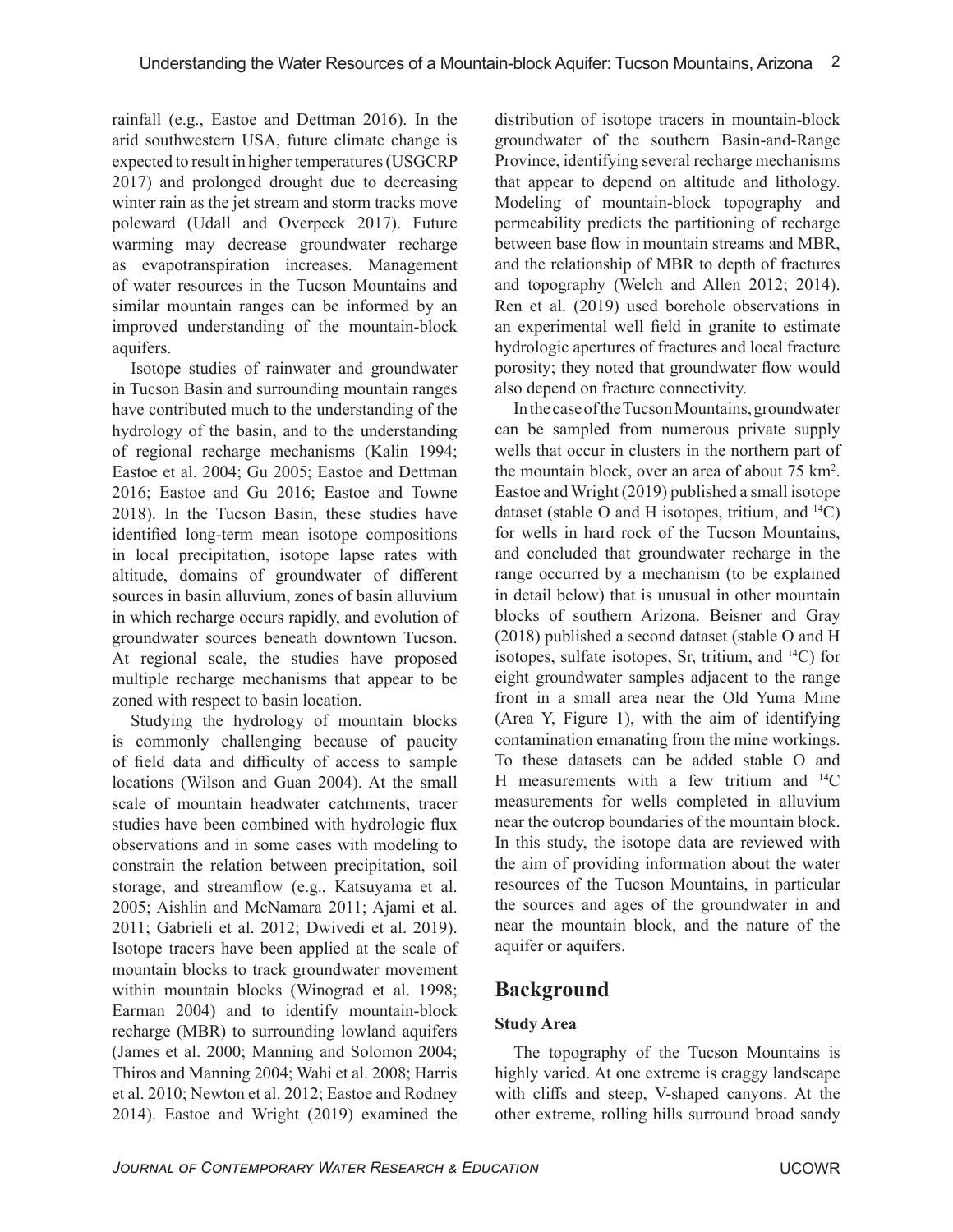or gravelly stream beds. The hard-rock outcrop of the range is surrounded by a broad, elliptical pediment consisting largely of alluvial-fan deposits. The elevation of the boundary between hard rock and the pediment ranges from 600 to 900 meters above sea level (masl), and the highest point is Wasson Peak at 1,428 masl. A semiarid to arid climate prevails. Precipitation occurs in two seasons: a season of frontal rain or snow events mainly between November and March, and a summer monsoonal season of convective rain

systems between late June and September. In some years, tropical depressions bring additional rainfall in September or October. A long-term climate record is available for the Arizona-Sonora Desert Museum (ASDM) on the western flank of the range (Area D, Figure 1), where mean annual rainfall was 382 mm (69% in June-October) for 1971- 2000 (Western Regional Climate Center 2020). Desert-scrub and desert-grassland vegetation types predominate (Rondeau et al. 2000).



**Figure 1.** Map of the Tucson Mountains and surrounding area, showing geology (after Lipman 1993), and sample sites. A = Avra Valley Water Cooperative cluster; C = Camino del Cerro cluster; D = Desert Museum cluster; S = Sweetwater Drive cluster; Y = Old Yuma Mine cluster; ASDM = Arizona-Sonoran Desert Museum. Road map image is the intellectual property of Esri and is used herein under license. Copyright © 2014 Esri and its licensors. All rights reserved.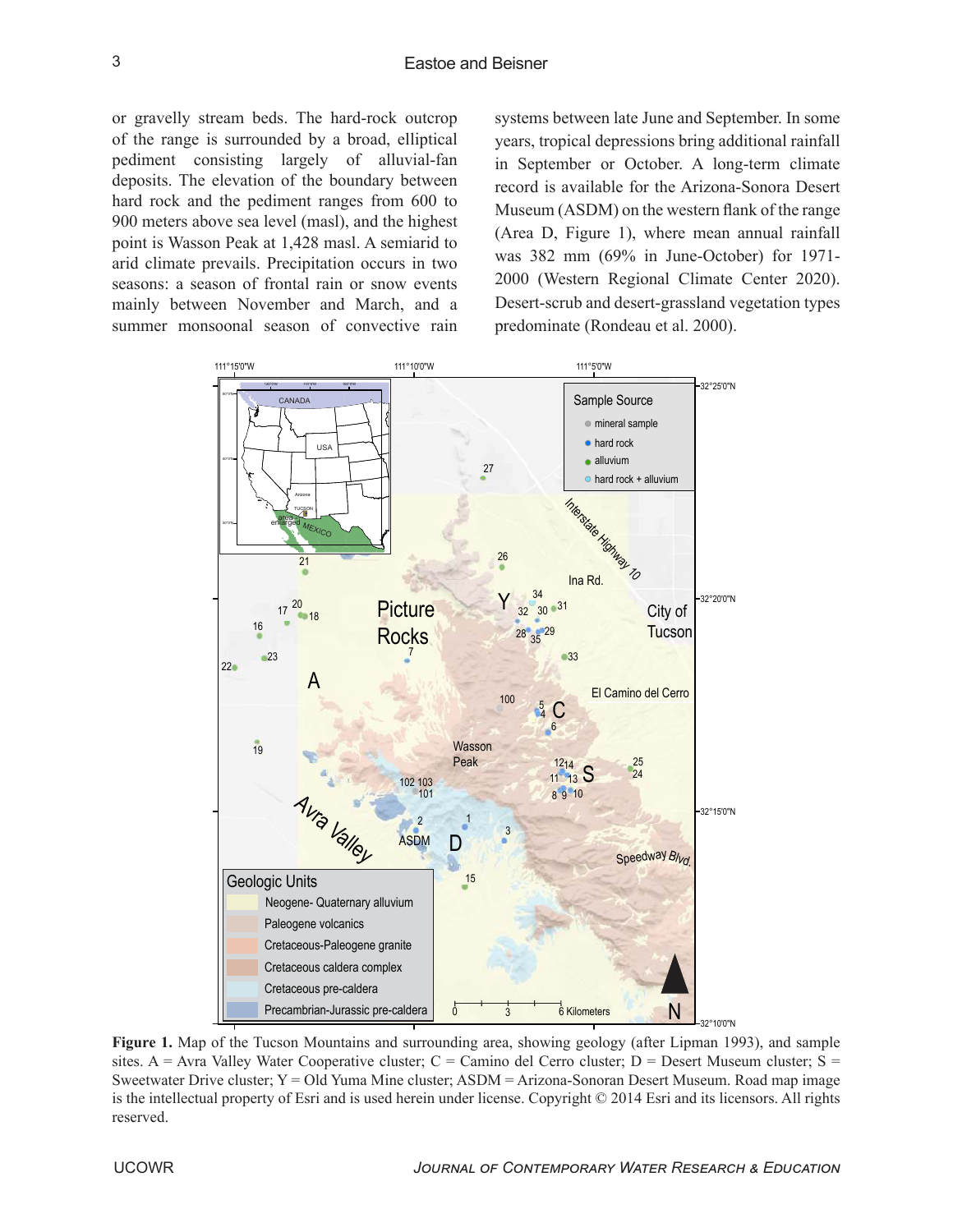### **Geology**

The Tucson Mountains are a fault-bounded block of crystalline rock within the Basin-and-Range Province (Fenneman 1931). The following description of the geology is from Lipman (1993) and Bezy (2005). The core of the range consists of a belt of felsic igneous rock of late Cretaceous to early Paleogene age including a supracrustal suite of rhyolitic tuff and megabreccia associated with the eruption of a large caldera, and coeval granitoids at the northwestern end of the belt. Precaldera units, comprising Paleozoic limestone and Mesozoic volcanic and terrestrial clastic sedimentary rocks including alluvial and minor lacustrine members, are overlain unconformably by the caldera-associated rocks along the western and southwestern flanks of the range. Post-caldera volcanic rocks of Oligocene age, mainly dacitic lava and pyroclastics, overlie the caldera rocks at the northern end of the range. Deformation of the crystalline rocks began with pre-Oligocene rotation (Hagstrum and Lipman 1991), followed by normal faulting associated with Neogene tectonic extension during the formation of the Basin-and-Range Province. Deformation has led to fracturing of the crystalline rocks.

Mineralization occurs as replacement bodies that are mainly controlled by northwest-trending fractures within late Cretaceous to early Paleogene sedimentary and volcanic rocks (Kinnison 1958). Sulfide mineralization occurs with skarn replacing thin limestone members of the Cretaceous Amole Arkose. Hypogene pyrite, galena, sphalerite, chalcopyrite, chalcocite, and molybdenite are recorded. Oxidation extends to a maximum of 13 m below the surface. In rhyolite tuff and megabreccia of the range near El Camino del Cerro, copper mineralization occurs with magnetite replacing volcanic rock. In the Old Yuma Mine, the most abundant sulfide is primary galena in a fracture zone cutting Cretaceous andesite and associated with a porphyritic dyke (Mindat.org 2020).

A broad set of alluvial fans flanks the Tucson Mountains to the east and west. The alluvial fans consist of gravel and sand transported from the mountains. The thickness of alluvium reaches 200 m within 1-2 km of the range front, according to well drillers' logs (Arizona Department of Water Resources 2020b).

#### **Hydrogeology**

Surface water is ephemeral throughout the Tucson Mountains. Springs are rare; only one spring (site 3, Figure 1) was sampled for this study. Limited information on groundwater occurrence is available in drillers' logs (Arizona Department of Water Resources 2020b). In settled areas of the mountains, groundwater is produced from domestic wells in hard rock. Available well logs provide insufficient detail to show whether water is produced from permeable strata or from fractures. In most cases, well depths are 100-200 m. Well owners in area C (Figure 1) reported declining water levels at the time of sampling. Groundwater is pumped from saturated alluvium adjacent to the mountain front, commonly from depths of 100-200 m.

### **Previous Work, Isotope Hydrology**

Detailed studies of stable O, H, and S isotopes; tritium; and  $^{14}C$  are available for the regional alluvial aquifer of Tucson Basin to the east of the Tucson Mountains (Eastoe et al. 2004; Gu 2005; Eastoe and Gu 2016). To the west of the range, Hess (1992) undertook a study including O and H stable isotopes in groundwater of the regional alluvial aquifer in Avra Valley. Long-term data on stable O and H isotopes in Tucson Basin precipitation were documented by Eastoe and Dettman (2016) and Wright (2001). Eastoe et al. (2011) reported a multi-year dataset for tritium in Tucson Basin precipitation. Data from these studies provided the basis for determination of isotope lapse rates in the mountain ranges surrounding Tucson Basin, and for two studies of regional recharge mechanisms. Eastoe and Towne (2018), in a study comparing recharge mechanisms of alluvial basins of the Basin-and-Range Province in Arizona, observed that basins in southern Arizona receive recharge of both summer and winter precipitation. Stable O and H isotope data are consistent with recharge occurring mainly during the wettest  $\sim$ 30% of months. Eastoe and Wright (2019) examined stable O and H isotope data in groundwater of mountain blocks in southern Arizona, including the Tucson Mountains. The pattern of isotope data in the Tucson Mountains is unusual in the region; the authors suggested that it represents mixing of younger and older recharge. The younger recharge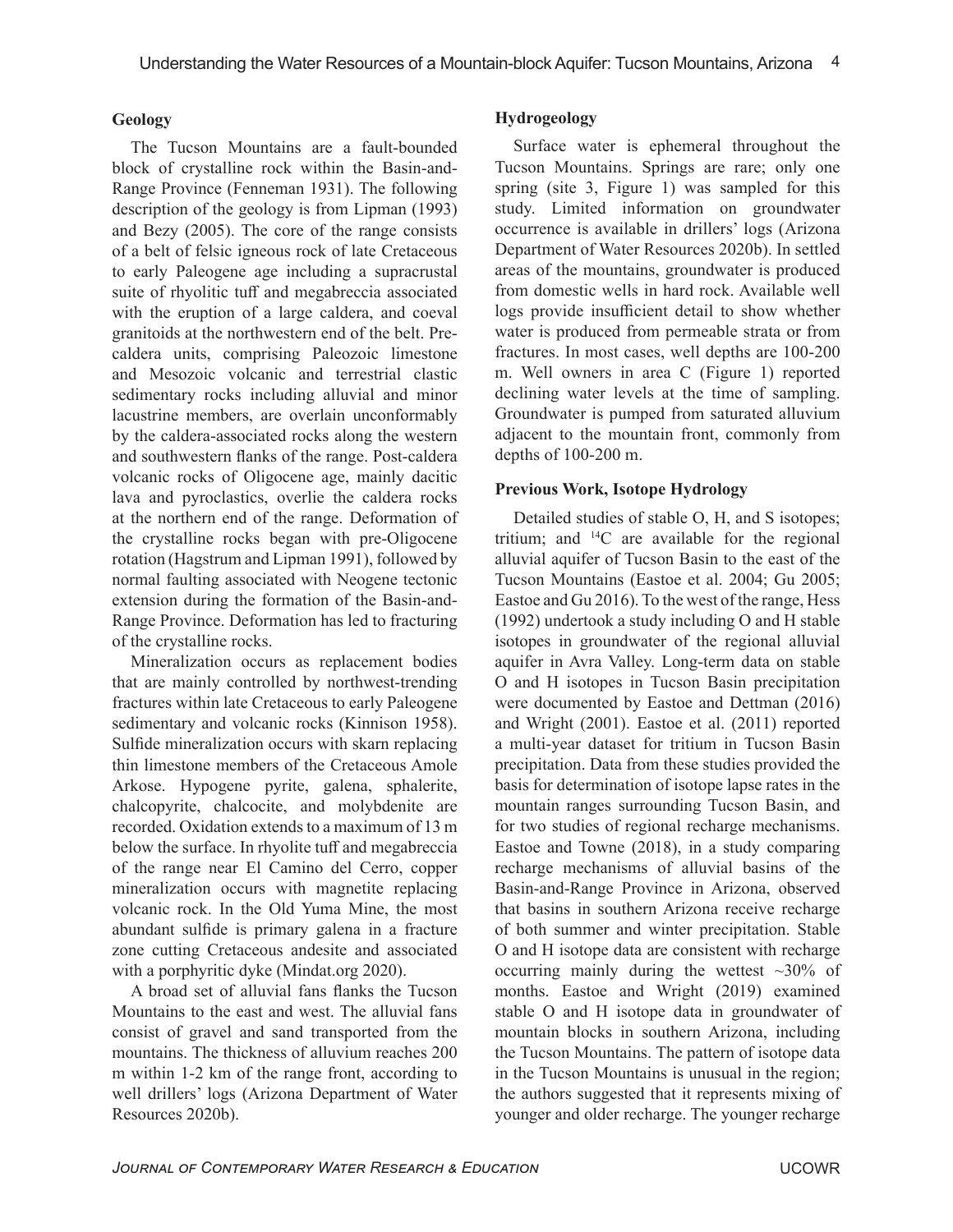resembles a mixture of summer and winter recharge for the wettest months, like that in Tucson Basin alluvium. The older recharge appears to be ancient precipitation of late Pleistocene to early Holocene age. Beisner and Gray (2018) presented a dataset for eight wells in a small area around the Old Yuma Mine, including stable O and H isotopes in water, stable S isotopes in sulfate, tritium, and stable C isotopes and <sup>14</sup>C in dissolved inorganic carbon. They interpreted the results in terms of groundwater age.

# **Methods**

Groundwater samples were collected from domestic supply wells in continual use. Samples were analyzed at University of Arizona and U.S. Geological Survey (USGS) laboratories.

#### **Isotope Analytical Methods – Area Y**

Stable O and H isotopes ( $\delta^{18}$ O and  $\delta^{2}$ H) were measured at the USGS Reston Stable Isotope Laboratory in Reston, Virginia, using dual-inlet isotope ratio mass spectrometers (IRMS) on  $\text{CO}_2$  and  $\text{H}_2$  equilibrated at constant temperature with sample water following methods by Révész and Coplen (2008a; 2008b). The two-standard deviation (2σ) uncertainties are 0.2 per mil for  $\delta^{18}$ O and 2 per mil for  $\delta^2$ H. Results are reported relative to Vienna standard mean ocean water, VSMOW. The Reston Stable Isotope Laboratory measured  $\delta^{34}S$  of sulfate extracted as BaSO<sub>4</sub> from water samples. Isotope measurements were made by continuous flow IRMS on  $SO_2$  prepared using a Carlo Erba NC 2500 elemental analyzer (Révész et al. 2012). Measurements of <sup>14</sup>C and  $\delta^{13}C$ ratios were made at the National Ocean Sciences Accelerator Mass Spectrometry facility at Woods Hole Oceanographic Institution, Massachusetts, by accelerator mass spectrometry (AMS) and IRMS, respectively, on  $CO_2$  extracted by acid hydrolysis from water samples. AMS results are reported relative to international standard Oxalic Acid I. The University of Miami Tritium Laboratory, Miami, Florida, measured tritium by gas-proportional counting on  $H_2$  gas prepared from water samples subjected to 60-fold electrolytic enrichment, with a reporting limit of 0.3 picocurie per liter (pCi/L), or 0.1 tritium unit (TU). Measurements

are standardized relative to National Institute of Standards and Technology Standard Reference Material (NIST SRM) #4926.

#### **Isotope Analytical Methods – Other Areas**

Isotopic measurements were made at the Environmental Isotope Laboratory, University of Arizona, Tucson, Arizona.  $\delta^{18}O$  and  $\delta^2H$  were measured on an automated gas-source IRMS (Finnigan Delta S). For  $\delta^2$ H measurement, water was reacted at 750°C with Cr metal in a Finnigan H/ Device attached to the mass spectrometer. For  $\delta^{18}O$ measurement, water was equilibrated with  $CO_2$  at 15°C in an automated equilibration device coupled to the mass spectrometer. Standardization is based on international reference materials VSMOW and Standard Light Antarctic Precipitation (Coplen 1995). Analytical precision  $(1\sigma)$  is 0.9 ‰ or better for  $\delta^2$ H and 0.08 ‰ or better for  $\delta^{18}$ O (Eastoe and Dettman 2016). Measurements of  $\delta^{34}S$  were made on BaSO<sub>4</sub> precipitated from solution at  $pH < 2$ , using a modified VG602C IRMS. Standardization is based on international standards OGS-1 and NBS123. Values of  $\delta^{34}S$  are reported with an analytical precision of 0.13 ‰ (1σ). Tritium and  $14C$  were measured by liquid scintillation counting using Quantulus 1220 spectrophotometers. Tritium was measured on electrolytically enriched 0.18-L water samples, with a detection limit of 0.7 TU. Results are reported relative to NIST SRMs 4361 B and C. Dissolved inorganic carbon was extracted from 50-L water samples as  $BaCO_3$ , and the carbon was converted to benzene for measurement of <sup>14</sup>C. The detection limit was 0.4% modern carbon (pMC) for samples without dilution, and results are reported relative to Oxalic Acid I. Values of  $\delta^{13}$ C were measured manually on CO<sub>2</sub> using a Finnigan Delta S mass spectrometer. The  $CO<sub>2</sub>$ was prepared from splits of the  $BaCO<sub>3</sub>$  extracted for <sup>14</sup>C measurement. Analytical precision was 0.1 ‰ (1σ), and measurements were calibrated using international standards NBS-19 and NBS-18.

#### **Presentation of Data**

Stable isotope measurements are expressed using  $\delta$ -notation, e.g.:  $\delta^2 H = (R_{\text{sample}}/R_{\text{standard}} - 1)$ x 1000 ‰, where  $R = {}^{2}H/{}^{1}H$  and the standard is VSMOW. The definitions of  $\delta^{18}O$ ,  $\delta^{34}S$ , and  $\delta^{13}C$ are analogous, with standards VSMOW for O,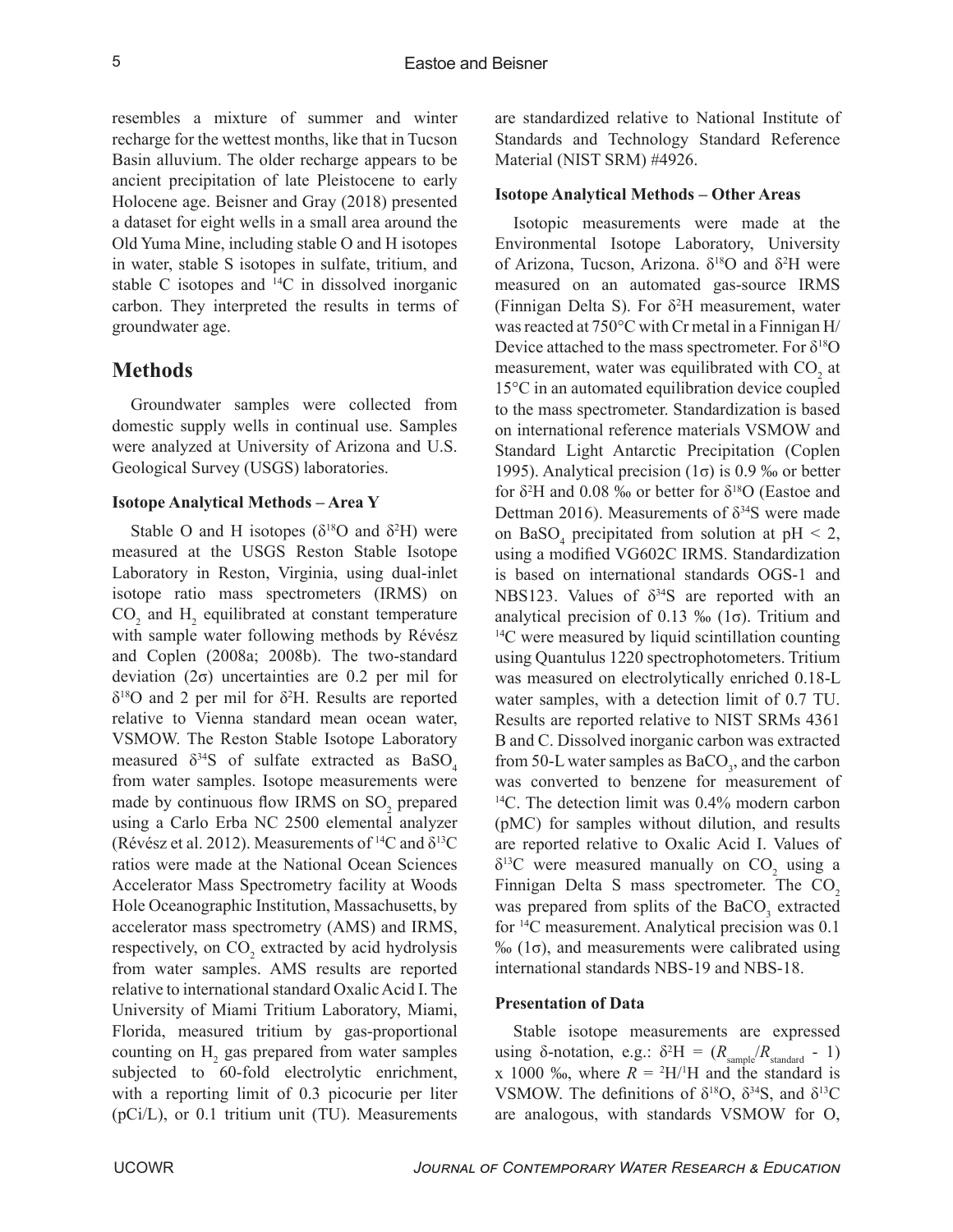VCDT (Vienna-Canyon Diablo Troilite) for S, and VPDB (Vienna PeeDee Belemnite) for C.

Tritium data are expressed as TU, where 1 TU  $= 1$  atom <sup>3</sup>H per  $10^{18}$  atoms H. Measurements of <sup>14</sup>C are expressed as pMC without normalization, where 100 pMC corresponds to the <sup>14</sup>C content of atmospheric carbon in 1950, corrected for industrial emissions.

# **Results**

Analysis includes previously published data from Beisner and Gray (2018) and Eastoe and Wright (2019). Additionally, previously unpublished data for groundwater from the alluvium flanking the Tucson Mountains are also included in Table 1.

## **Stable O and H Isotopes**

Values of  $\delta^{18}$ O and  $\delta^2$ H for groundwater in hard rock form a linear array with a slope near 8, distinct from and to the right of the global meteoric water line (GMWL; Figure 2). The data array is also distinct from local meteoric water lines (LMWL) defined by seasonal means for all precipitation at 1,000 masl, or by seasonal means for the wettest  $\sim$ 30% of months at 1,000 masl (Figure 2B). Pairs of ( $\delta^{18}O$ ,  $\delta^{2}H$ ) range from (-7.2, -53 ‰) to (-9.9, -75 ‰); and much of the data range is present in each of four areas with multiple samples (Figure 2A). Groundwater from alluvium immediately east and west of the Tucson Mountains mainly plots on a modified LMWL (Figure 3) defined by precipitation in the wettest  $\sim$ 30% of months, for 1,000 masl (an approximate mean elevation for the mountain block), with slope 6.5, or for 740 masl (a typical elevation of the boundary between the mountain-block outcrop and surrounding alluvium) with slope 6.1. Pairs of  $(\delta^{18}O, \delta^2H)$  range mainly from (-7.7, -54 ‰) to (-8.6, -61 ‰).

## **Tritium and <sup>14</sup>C**

Tritium measurements range from below detection to 6.8 TU. <sup>14</sup>C measurements range from 7.8 to 101.7 pMC. Relations between  $\delta^{18}O$ ,  $\delta^2H$ , and pMC are shown in Figures 4A and 4B. Among samples with both tritium and <sup>14</sup>C data, tritium appears generally to increase with pMC, except for groundwater in area Y, where finite tritium is found only in samples with pMC near 100 (Figure 4C).

### **Stable C Isotopes**

Values of  $\delta^{13}$ C range from -7.9 to -14.7 ‰. In area Y, but not in other areas,  $\delta^{13}$ C decreases as pMC increases (Table 1). In area Y, the  $\delta^{13}C$ values probably represent mixing between soil-gas  $CO_2$ , with  $\delta^{13}C$  values near or below -15 ‰, and rock-carbonate sources with  $\delta^{13}C > -8$  ‰. Across the study area, the latter may include Neogene pedogenic carbonate (mainly -1 to -2 ‰ in Tucson Basin alluvium, according to unpublished data of the University of Arizona Environmental Isotope Laboratory, oral communication, May 2021), Permian limestone (0 to  $+5$  ‰; Veizer and Hoefs 1976), and Cretaceous lacustrine carbonate ( $\delta^{13}$ C unknown). Soil-gas appears to predominate in groundwater with pMC near 100, drawn from Oligocene volcanic rock in area Y.

## **Stable S Isotopes**

Values of  $\delta^{34}S$  in groundwater from hard rock span a range of  $+0.9$  to  $+6.9$  ‰, with an outlier at +14.0 ‰ (Table 1). Two groundwater samples from alluvium, one east and one west of the range, have values of  $+5.3$  and  $+5.4$  ‰. These measurements are compared (Figure 5) with  $\delta^{34}$ S ranges of sulfate in rainwater and dust in Tucson Basin and with Pliocene gypsum from the center of Tucson Basin (Gu 2005). Pliocene or older basin sediments may be present near the surface along the basin margins. In addition, three new measurements of  $\delta^{34}S$  (+0.5, +0.6, and +1.4 ‰, on pyrite and sulfate crust from the base of a waste pile) were obtained from the Gould Mine (sites 101-103, Figure 1), where mineralization occurs as skarn replacing thin limestone lenses. A single value, +7.8 ‰, was obtained from jarositic limonite in the weathered zone at site 100.

# **Discussion**

## **Recent Recharge**

Values of  $\delta^{18}$ O and  $\delta^{2}$ H for all groundwater samples from hard rock conform to a single trend of slope near 8. Eastoe and Wright (2019) concluded that the data array represented groundwater of shorter and longer residence times, corresponding to its upper and lower ends, respectively. Addition of the data of Beisner and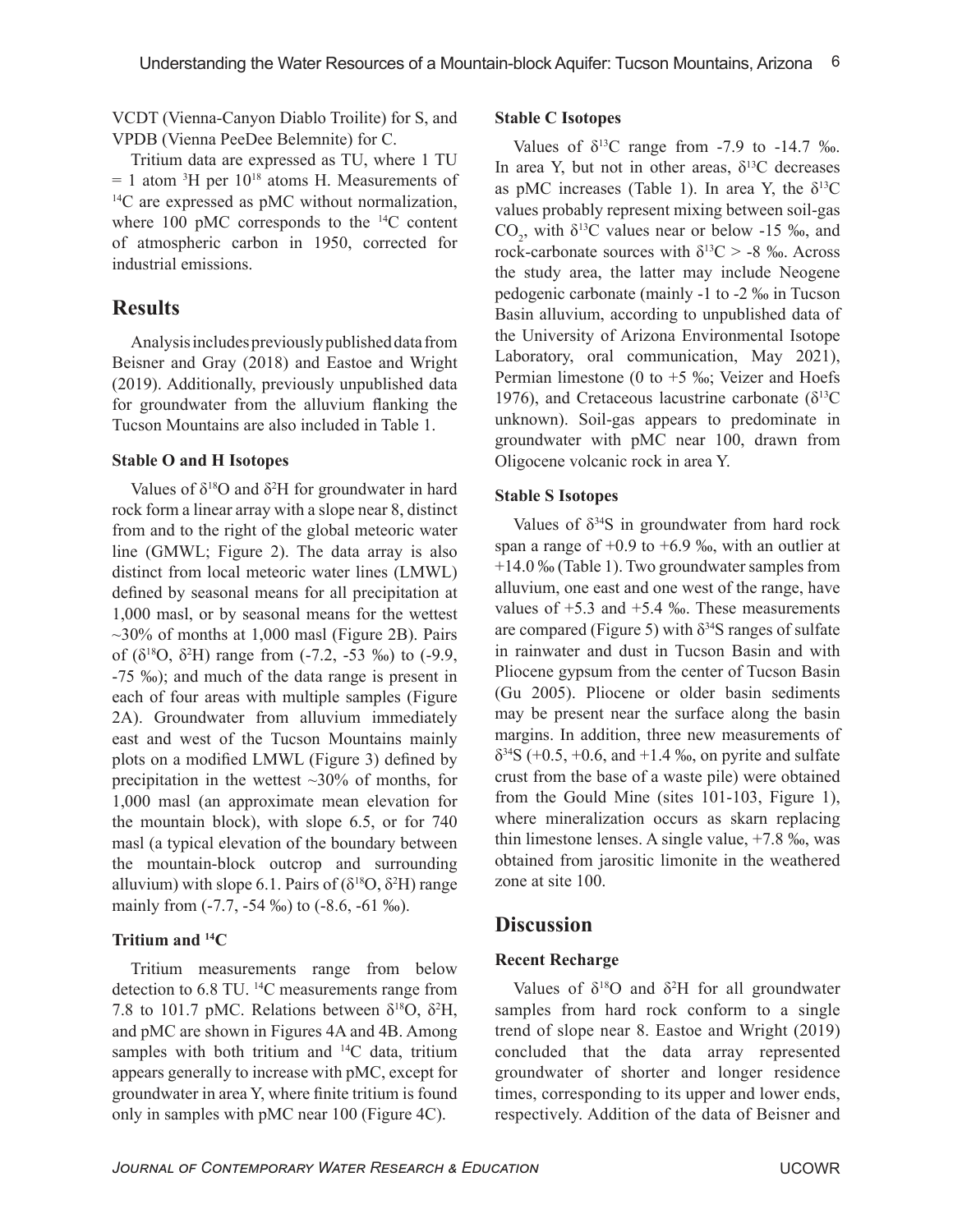## 7 Eastoe and Beisner

Table 1. Groundwater sample data (Note: hr = hard rock; all = alluvium; m = meters; masl = meters above sea level; δ = delta, ‰, per mil; TU = tritium units; pMC = percent modern carbon).  $\overline{\phantom{a}}$ 

| Site number                                         | <b>Type</b> | Aquifer              | Date       | (degrees) | Latitude Longitude Altitude Depth<br>(degrees)        | (masl) | (m)   | $\delta^{18}O$<br>$(\%0)$ | $\delta^2 H$<br>$(\%0)$ | <b>Tritium</b><br>(TU) | $\delta^{34}S$<br>$(\%0)$ | $\delta^{13}C$<br>$(\%0)$ | ${}^{14}C$    | Area<br>$(pMC)$ (Fig. 1) |
|-----------------------------------------------------|-------------|----------------------|------------|-----------|-------------------------------------------------------|--------|-------|---------------------------|-------------------------|------------------------|---------------------------|---------------------------|---------------|--------------------------|
| Groundwater from hard rock (Eastoe and Wright 2019) |             |                      |            |           |                                                       |        |       |                           |                         |                        |                           |                           |               |                          |
| $\mathbf{1}$                                        | Well        | hr                   | 1999       | 32.244    | $-111.1435$                                           | 871    |       | $-7.2$                    | $-53$                   | 5.4                    |                           | $-12.5$                   |               | D                        |
| $\sqrt{2}$                                          | Well        | hr                   | 1998       | 32.2428   | $-111.1660$                                           | 866    | 50.3  | $-7.2$                    | $-56$                   | 0.8                    |                           | $-7.9$                    | 38.9          | ${\rm D}$                |
| $\mathfrak{Z}$                                      | Spring      | hr                   | 1999       | 32.2391   | $-111.1252$                                           | 891    | 0.0   | $-7.9$                    | $-57$                   | 2.4                    |                           | $-10.7$                   | 70.0          | ${\rm D}$                |
| $\overline{4}$                                      | Well        | hr                   | 7/27/2002  | 32.2896   | $-111.1102$                                           | 805    | 150.9 | $-8.6$                    | $-64$                   | < 0.5                  | 2                         | $-8.6$                    | 33.1          | $\mathsf C$              |
| 5                                                   | Well        | hr                   | 7/27/2002  | 32.2885   | $-111.1097$                                           | 828    | 152.4 | $-8.5$                    | $-62$                   | < 0.7                  | 0.9                       | $-10.5$                   | 28.0          | $\mathsf C$              |
| 6                                                   | Well        | hr                   | 2013       | 32.2812   | $-111.1049$                                           | 825    | 274.4 | $-9.9$                    | $-75$                   |                        | 3.4                       | $-9.2$                    | 7.8           | $\mathbf C$              |
| $\overline{7}$                                      | Well        | hr                   | 1998       | 32.3093   | $-111.1701$                                           | 786    | 152.4 | $-8.1$                    | $-58$                   | < 0.7                  |                           | $-8.8$                    | 29.5          | other                    |
| $8\,$                                               | Well        | hr                   | 2009       | 32.2584   | $-111.0993$                                           | 848    | 192.1 | $-9.4$                    | $-71$                   |                        |                           | $-8.6$                    | 28.4          | $\mathbf S$              |
| 9                                                   | Well        | hr                   | 2009       | 32.2591   | $-111.0978$                                           | 836    | 122.0 | $-7.8$                    | $-57$                   |                        |                           | $-9.3$                    | 39.4          | S                        |
| 10                                                  | Well        | hr                   | 2009       | 32.2584   | $-111.0946$                                           | 822    |       | $-8.7$                    | $-64$                   |                        |                           |                           |               | $\mathbf S$              |
| 11                                                  | Well        | hr                   | 2009       | 32.2654   | $-111.0984$                                           | 819    | 121.6 | $-8.6$                    | $-66$                   |                        |                           |                           |               | $\mathbf S$              |
| 12                                                  | Well        | hr                   | 2009       | 32.2653   | $-111.0990$                                           | 819    |       | $-7.6$                    | $-55$                   |                        |                           |                           |               | $\mathbf S$              |
| 13                                                  | Well        | hr                   | 2009       | 32.2646   | $-111.0961$                                           | 822    | 91.5  | $-8.7$                    | $-66$                   |                        |                           |                           |               | $\mathbf S$              |
| 14                                                  | Well        | hr                   | 3/15/2003  | 32.2661   | $-111.0983$                                           | 817    |       | $-8.6$                    | $-64$                   | 2.0                    | 2.1                       | $-10.4$                   | 53.5          | $\mathbf S$              |
|                                                     |             |                      |            |           | Alluvium (Eastoe et al. 2004; previously unpublished) |        |       |                           |                         |                        |                           |                           |               |                          |
| 15                                                  | Well        | all                  | 5/12/1999  | 32.2205   | $-111.1435$                                           | 802    |       | $-8.0$                    | $-55$                   | 1.0                    |                           | $-8.6$                    | 35.2          | W flank                  |
| 16                                                  | Well        | all                  | 11/10/1998 | 32.3191   | $-111.2385$                                           | 659    |       |                           |                         |                        |                           | $-8.9$                    | 31.2          | W flank                  |
| 17                                                  | Well        | all                  | 11/10/1998 | 32.3242   | $-111.2258$                                           | 668    |       | $-8.3$                    | $-59$                   | < 0.5                  | 5.4                       |                           |               | W flank                  |
| 18                                                  | Well        | all                  | 11/13/1998 | 32.3270   | $-111.2175$                                           | 675    |       | $-8.6$                    | $-61$                   | < 0.5                  |                           |                           |               | W flank                  |
| 19                                                  | Well        | $\operatorname{all}$ | 10/3/1990  | 32.2775   | $-111.2396$                                           | 674    |       | $-7.8$                    | $-55$                   | $<0.8$                 |                           | $-9.1$                    | 38.0          | W flank                  |
| $20\,$                                              | Well        | all                  | 11/12/1998 | 32.3275   | $-111.2195$                                           | 673    |       | $-8.5$                    | $-60$                   | < 0.6                  |                           |                           |               | W flank                  |
| $21\,$                                              | Well        | all                  | 11/12/1998 | 32.3441   | $-111.2173$                                           | 660    |       | $-8.5$                    | $-60$                   | < 0.6                  |                           | $-8.0$                    | 22.0          | W flank                  |
| $22\,$                                              | Well        | all                  | 11/12/1998 | 32.3065   | $-111.2500$                                           | 656    |       | $-8.4$                    | $-59$                   | < 0.6                  |                           |                           |               | W flank                  |
| 23                                                  | Well        | all                  | 11/12/1998 | 32.3104   | $-111.2362$                                           | 673    |       | $-8.0$                    | $-57$                   | < 0.6                  |                           |                           |               | W flank                  |
| 24                                                  | Well        | all                  | 7/21/1993  | 32.267    | $-111.0669$                                           | 746    | 170.7 | $-7.6$                    | $-50$                   | < 0.7                  |                           | $-10.1$                   | 32.8          | $\cal E$ flank           |
| $25\,$                                              | Well        | all                  | 7/13/1993  | 32.267    | $-111.0669$                                           | 746    | 198.2 | $-7.7$                    | $-54$                   | < 0.7                  |                           |                           |               | $\to$ flank              |
| $26\,$                                              | Well        | all                  | 3/22/2003  | 32.3458   | $-111.1262$                                           | 677    | 152.4 | $-8.4$                    | $-61$                   | 1.8                    | 5.3                       | $-11.0$                   | 65.0          | $\cal E$ flank           |
| $27\,$                                              | Well        | all                  | 9/13/2000  | 32.381    | $-111.135$                                            | 640    |       | $-8.2$                    | $-57$                   | 6.8                    |                           |                           |               | ${\bf E}$ flank          |
|                                                     |             |                      |            |           | Old Yuma Mine area (Beisner and Gray 2018)            |        |       |                           |                         |                        |                           |                           |               |                          |
| 28                                                  | Well        | $\ln$                | 01/11/16   |           | 32.32140 -111.11407                                   | 718.4  | 140.2 | $-7.6$                    | $-56$                   | 2.8                    | 4.3                       |                           | $-13.9$ 101.7 | $\mathbf Y$              |
| 29                                                  | Well        | hr                   | 01/11/16   |           | 32.32127 -111.10762                                   | 725.7  | 213.4 | $-8.3$                    | $-63$                   | < 0.1                  | 4.3                       | $-11.6$                   | 49.0          | $\mathbf Y$              |
| $30\,$                                              | Well        | hr                   | 01/21/16   |           | 32.32528 -111.11002                                   | 710.0  | 118.9 | $-7.7$                    | $-57$                   | < 0.1                  | 3.3                       | $-11.9$                   | 71.9          | $\mathbf Y$              |
| 31                                                  | Well        | all                  | 01/29/16   |           | 32.32975 -111.10237                                   | 698.9  | 86.6  | $-8.2$                    | $-61$                   | < 0.1                  | 3.4                       | $-9.4$                    | 23.9          | $\mathbf Y$              |
| 32                                                  | Well        | hr                   | 02/08/16   |           | 32.32500 -111.11902                                   | 727.2  |       | $-7.3$                    | $-55$                   | 1.7                    | 14.0                      | $-14.7$                   | 99.7          | $\mathbf Y$              |
| 33                                                  | Well        | all                  | 02/09/16   |           | 32.31103 -111.09729                                   | 746.6  | 128.4 | $-8.9$                    | $-69$                   | < 0.1                  | 6.9                       | $-10.1$                   | 17.0          | $\mathbf Y$              |
| 34                                                  | Well        | $hr + all$           | 02/29/16   |           | 32.33194 -111.11228                                   | 701.6  | 118.9 | $-7.1$                    | $-51$                   | 0.3                    | 6.3                       | $-9.5$                    | 40.9          | Y                        |
| 35                                                  | Well        | hr                   | 08/16/16   |           | 32.32068 -111.10949                                   | 723.4  |       | $-8.6$                    | $-65$                   | < 0.1                  | 4.1                       | $-12.1$                   | 42.2          | $\mathbf Y$              |

| <b>Mineral samples</b> |                        |           |                                 |                |                           |  |  |  |  |
|------------------------|------------------------|-----------|---------------------------------|----------------|---------------------------|--|--|--|--|
| Site number            | Location               | (degrees) | Latitude Longitude<br>(degrees) | <b>Mineral</b> | $\delta^{34}S$<br>$(\%0)$ |  |  |  |  |
| 100                    | Near Gila Monster Mine | 32.2905   | $-111.1272$                     | Jarosite       | 7.8                       |  |  |  |  |
| 101                    | Gould Mine             | 32.2580   | $-111.1662$                     | Sulfate crust  | 1.4                       |  |  |  |  |
| 102                    | Gould Mine             | 32.2580   | $-111.1662$                     | Pyrite         | 0.6                       |  |  |  |  |
| 103                    | Gould Mine             | 32.2580   | $-111.1662$                     | Pyrite         | 0.5                       |  |  |  |  |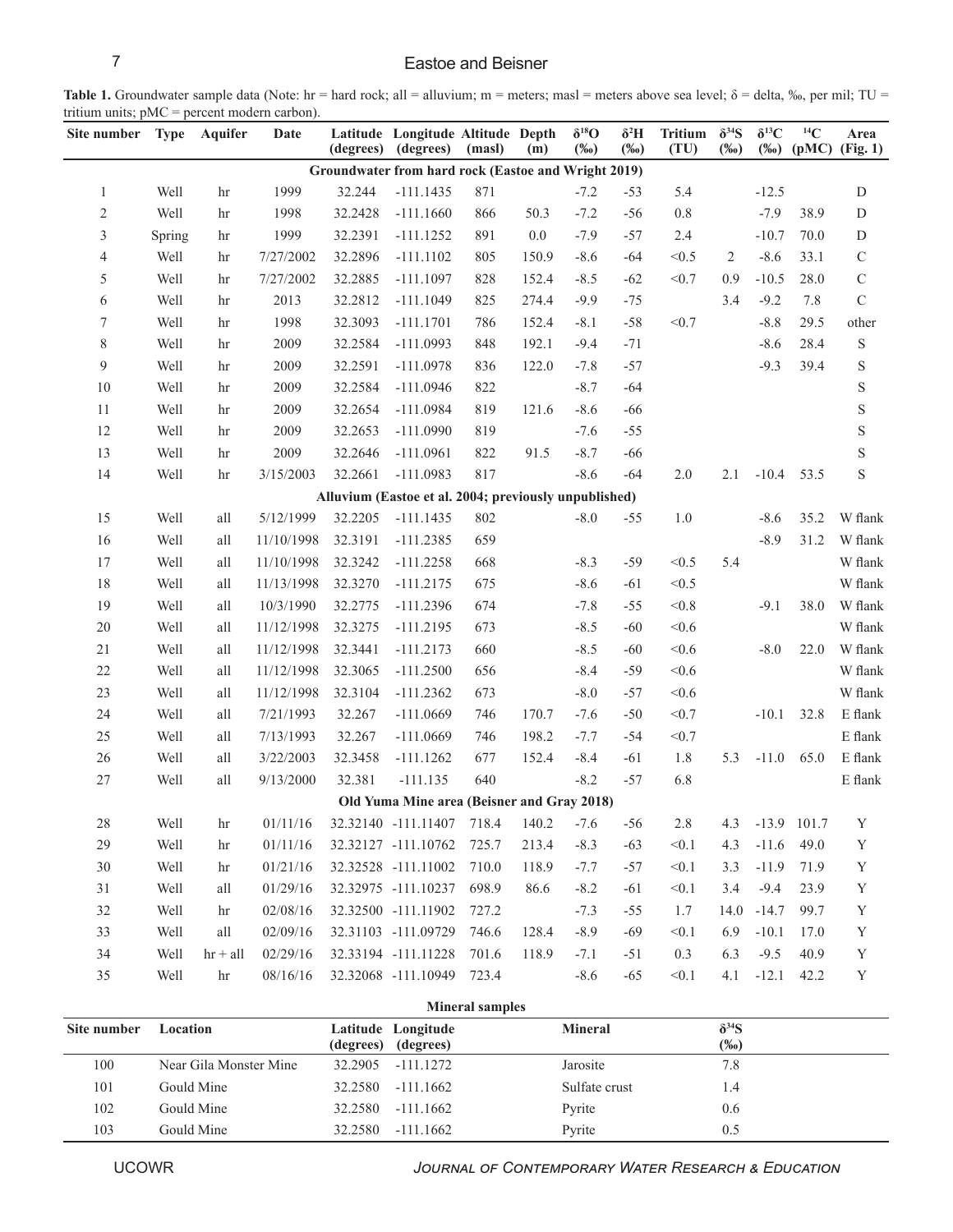Gray (2018) for area Y confirms that conclusion (Figures 2A, 4A).

In both datasets, groundwater of short residence time occurs within the green ellipses of Figures 4A and 4B. Such water matches a modified LMWL defined by precipitation for the wettest  $\sim 30\%$ of months at 1,000 masl, rather than the LMWL defined by amount-weighted seasonal mean precipitation for all months at 1,000 masl. The seasonal means are based on long-term data for 747 masl in Tucson Basin (Eastoe and Dettman 2016) and have been adjusted for altitude to 1,000 masl using isotope lapse rates from Eastoe et al. (2004). This behavior is typical of groundwater in neighboring alluvial basins, and corresponds to a regional mechanism in which recharge occurs

from summer and winter precipitation during wettest months (Eastoe and Towne 2018). In the case of the Tucson Mountains, the contributions of summer precipitation are about 50 to 75%.

Groundwater with  $> 100$  pMC or finite tritium  $> 1$  TU or both (sites 1, 3, 14, 28, and 32; Figure 4) occurs at sites that have received recharge since 1953. Two sites (28 and 32) are wells completed in Oligocene volcanic rock, two (1 and 3) are in pre-caldera rock units in area D, and only one (14) is in the Cretaceous-early Paleogene caldera rocks in which most of the wells in areas Y, C, and S are completed. Note that the field of recent recharge (green ellipses in Figures 4A and 4B) also encompasses groundwater with pMC as low as 39, indicating that the recent recharge mechanism



**Figure 2.** Plot of δ<sup>2</sup>H vs. δ<sup>18</sup>O for groundwater from the Tucson Mountains. A.) Classified by location (compare Figure 1 for cluster names). B.) In relation to mean isotope composition of seasonal precipitation at 1,000 masl, and isotope data for ancient groundwater  $($  < 10% modern carbon) in the Tucson region (see text for data sources). TMGW = Tucson Mountains groundwater; GW = groundwater; GMWL = global meteoric water line (Craig 1961); S = summer; W = winter. Dashed line represents best fit regression line for TMGW data. Seasonal mean data with a brown tie-line are derived from data for all months in Tucson Basin; those with a green tie-line correspond to the wettest  $\sim$ 30% of months (Eastoe and Dettman 2016; Eastoe and Towne 2018).



**Figure 3.** Plot of δ<sup>2</sup>H vs. δ<sup>18</sup>O for groundwater from wells completed in alluvium flanking the Tucson Mountains to the east (E) and west (W). Seasonal mean data for 740 and 1000 masl correspond to the wettest 30% of months (Eastoe and Dettman 2016; Eastoe and Towne 2018). GMWL = global meteoric water line (Craig 1961);  $S =$  summer;  $W =$  winter.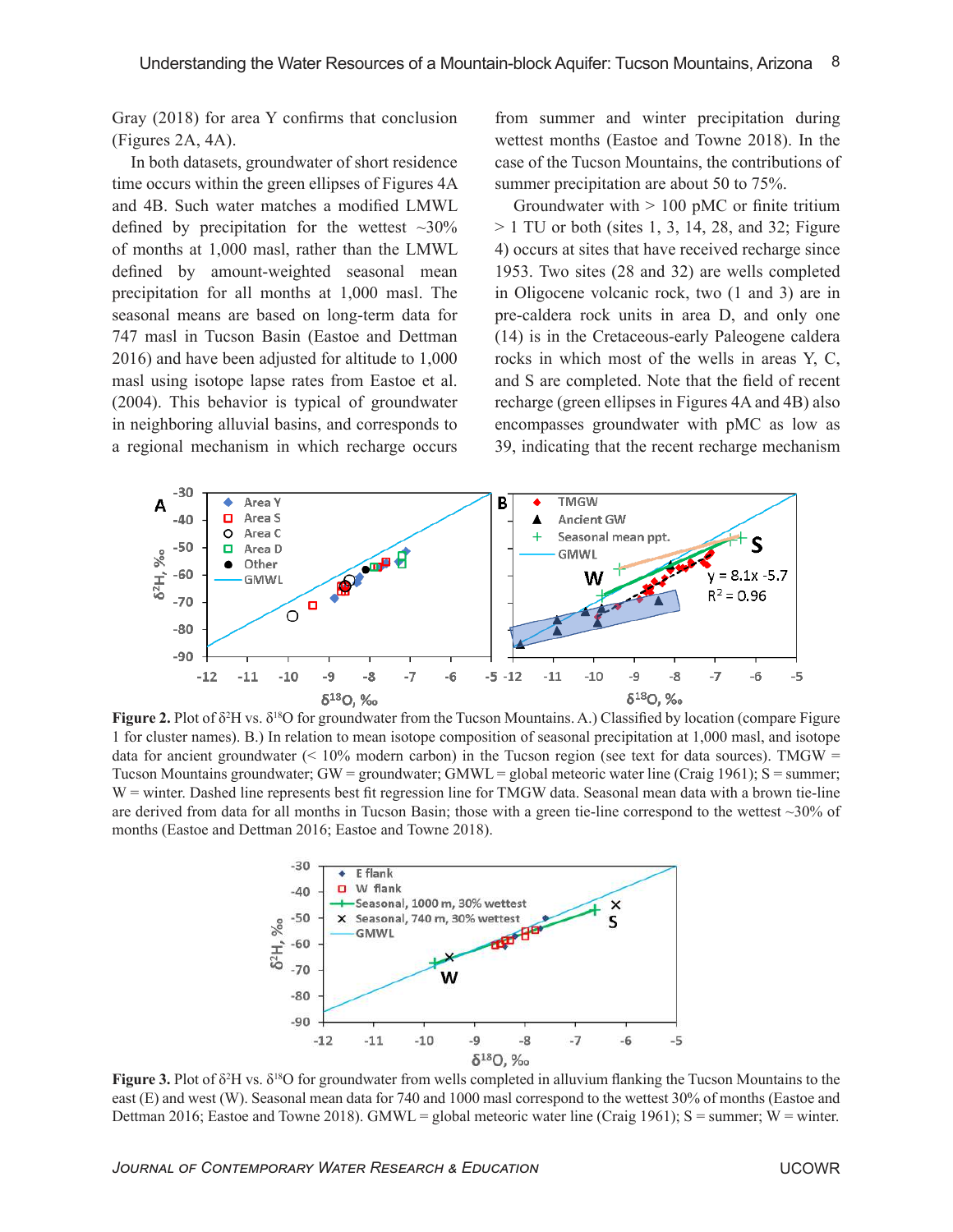has operated for a considerable time, possibly thousands of years.

The number of examples is small, but these examples indicate that aquifer lithology influences the localization of recent recharge in the mountain block. Style of fracturing may play a role in enhancing recharge in certain lithologies; in addition, the type of soil profile developed on each rock type may play a role.

### **Residence Time of Low-δ<sup>18</sup>O End Member**

Beisner and Gray (2018) used criteria of Han and Plummer (2016) to establish which of their <sup>14</sup>C data could be corrected using a revised Fontes-Garnier method (Han and Plummer 2013). For instance, sample 33, containing 17 pMC, yielded corrected mean ages of 5,100 to 6700 years, the range reflecting assumptions about the pMC in dissolved rock carbonate. However, corrections of

<sup>14</sup>C data using  $\delta^{13}$ C as an indicator of dissolution of rock carbonate are problematic where mixing contributes to observed isotope compositions. First, mixing ratios are not accurately known. The bulk <sup>14</sup>C content, 17 pMC, might represent one of many possible mixing scenarios between older water with  $pMC < 17$  and younger water with  $pMC$ > 17. Second, the correction equations are not constructed to account for mixing. An alternative approach to constraining the residence time of the low- $\delta^{18}$ O end member arises from its distinctive values of  $\delta^{18}$ O and  $\delta^2$ H. An increase in values of δ<sup>18</sup>O (typically 2 to 3 ‰) and δ<sup>2</sup>H is inferred in precipitation, commonly near the end of the Pleistocene, both in southwestern North America (e.g., Phillips et al. 1986) and globally (Jasechko et al. 2015). In southern Arizona, the shift occurred between 13,000 and 15,000 years ago, on the basis of a speleothem  $\delta^{18}O$  record (Wagner et al. 2010)



**Figure 4.** A.) Plot of δ<sup>2</sup>H vs. δ<sup>18</sup>O for groundwater from the Old Yuma Mine area (data of Beisner and Gray 2018). Data points are numbered corresponding to Figure 1 and Table 1, and classified according to the rock type in which each well was completed (records of Arizona Department of Water Resources 2020b). B.) Plot of δ<sup>2</sup>H vs. δ<sup>18</sup>O for groundwater from other groundwater hosted in hard rock (data of Eastoe and Wright 2019). In A and B, data points are labeled with <sup>14</sup>C content (% modern carbon, pMC, non-normalized) or tritium content (tritium units, TU), and the green ellipses indicate the field of post-bomb recharge. C.) Tritium vs. <sup>14</sup>C content in groundwater from the Tucson Mountains and flanking alluvium. Shaded blue rectangles enclose points for which tritium was below detection. For these points, the tritium value is plotted as the detection limit, 0.1 TU for area Y and 0.5-0.7 TU for other data.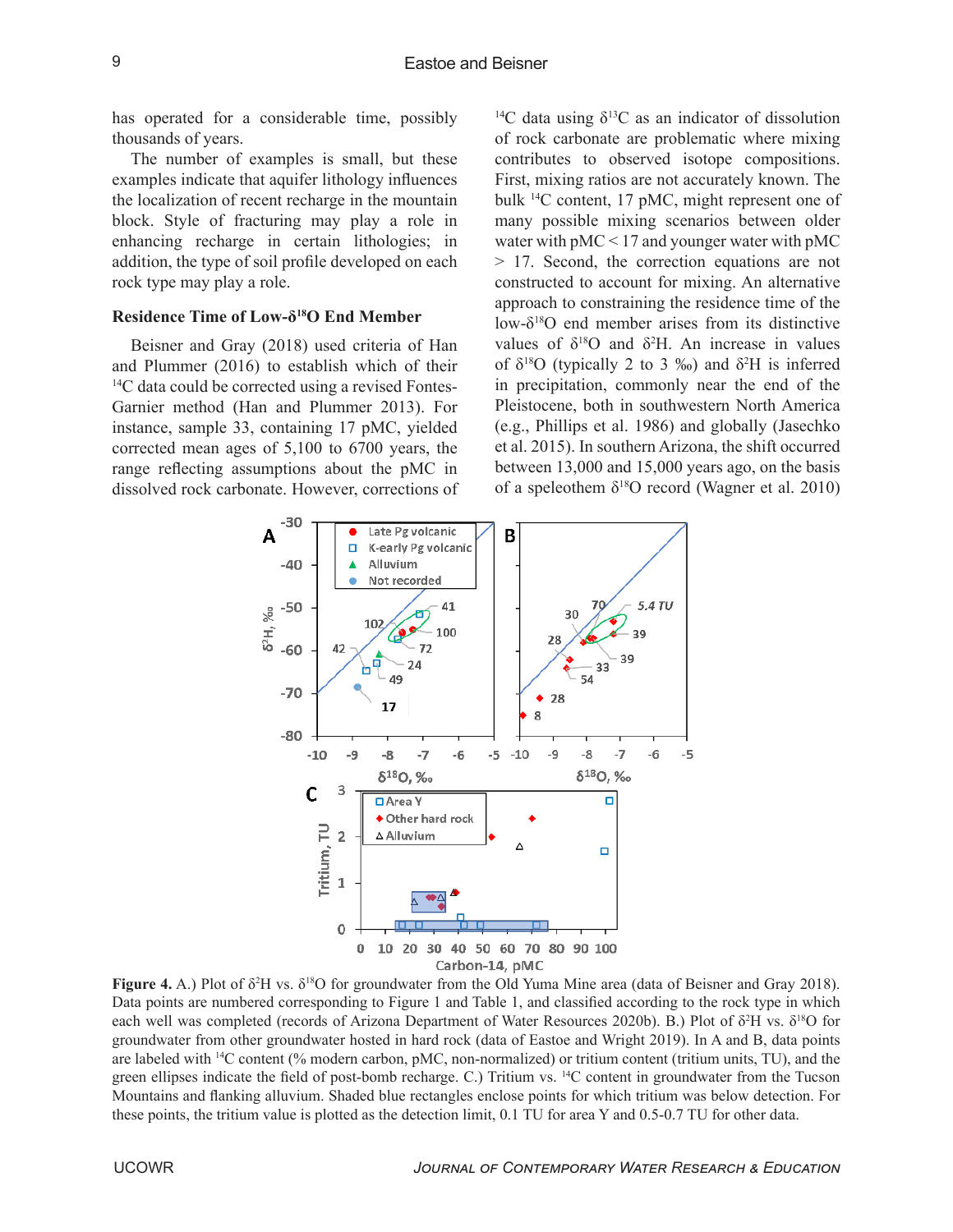from the Santa Rita Mountains, 70 km SSE of area S. The residence time of the low- $\delta^{18}$ O end member is therefore more than 13,000 years. Sample 6, with 8 pMC, falls on a broad evaporation trend (Figure 2B) defined by other ancient groundwater (< 10 pMC, uncorrected; data from Eastoe et al. 2004; Montgomery and Associates, Inc. 2009; Hopkins et al. 2014; Eastoe and Gu 2016; Tucci 2018; Schrag-Toso 2020) in the region around Tucson. Recharge of the low- $\delta^{18}O$  end member occurred from evaporated meteoric water. The seasonality of recharge in this case cannot be determined.

The presence of late Pleistocene recharge and the paucity of post-bomb recharge in most of the mountain block indicates that climate change has influenced the hydrology of the Tucson Mountains. Changes in recharge mechanism are probably related to the abundance of surface water, and may reflect climate change at the time-scale of the Holocene as indicated elsewhere in southwestern North America (Phillips et al. 1986; Wagner et al. 2010), or between the Little Ice Age and the present (discussed in a nearby study area by Eastoe 2020).

#### **Groundwater Age, Flanking Alluvium**

Most samples conform to a mixing line between mean winter and summer precipitation in the wettest months (Figure 3). A few samples contain finite tritium (sites 15, 26, and 27), indicating the presence of some post-1953 recharge. Several samples contain 22-35 pMC, indicating recharge that may be thousands of years old. The low- $\delta^{18}O$ end member discussed in the previous section



**Figure 5.** Frequency histogram of  $\delta^{34}S$  data in groundwater and ore-related mineral samples, in relation to amount-weighted mean precipitation, dust and gypsum evaporite from central Tucson Basin (Gu 2005).

is absent in the alluvium. Therefore, there is no evidence for recharge older than 13,000 years in the alluvium.

#### **Nature of the Hard-rock Aquifer**

Groundwater in the hard rock of the Tucson Mountains may reside in one or more porous strata, or in fractures with or without hydrologic connection. Groundwater with distinctive isotope compositions is closely juxtaposed in areas Y, C, and S (Figure 1). This is clearest in area S, where sites 8 ( $\delta^{18}O = -9.4$  ‰; 28.4 pMC, little dissolved Fe<sup>2+</sup>) and 9 ( $\delta^{18}O$  = -7.8 ‰; 39.4 pMC, containing dissolved  $Fe^{2+}$ ) are about 100 m apart. Other wells, sites 10-13, within a few hundred meters of sites 8 and 9, produce water with  $\delta^{18}$ O between -7.6 and -9.4 ‰. These observations are consistent with an aquifer or aquifers consisting of a poorlyconnected system of fractures.

#### **Mountain-block Recharge**

At site 31 and possibly site 33, groundwater is pumped from basin-fill alluvium. At both sites,  $\delta^{18}$ O and  $\delta^2$ H data conform to the general pattern for the hard-rock aquifer (Figure 2A) and values of pMC, 33 and 17 respectively, are the lowest in area Y. Mountain-block (i.e., subsurface) recharge into alluvium is indicated near these sites. Other samples from flanking alluvium near the Tucson Mountains have a different pattern of  $\delta^{18}O$  and δ <sup>2</sup>H data (Figure 3), indicating that mountain-front recharge (i.e., from the surface where mountain drainages intersect the range front) predominates.

#### **Water Quality**

Groundwater from hard rock with  $\delta^{34}S$  values lower than +3.5 ‰ probably contains a mixture of rain and dust sulfate with sulfate from oxidation of ore sulfide (Figure 5). Where sulfide oxidation has occurred in the hard-rock aquifer, the groundwater is also likely to contain dissolved base metals. At site 9, the well owner reported dissolved iron in the groundwater. The single sample with  $\delta^{34}S = +14$ ‰ occurs with the highest sulfate concentration, 134 ppm, in area Y (Beisner and Gray 2018). Groundwater in this well smelled of  $H_2S$ , consistent with bacterial sulfate reduction as the reason for the high  $\delta^{34}S$  value.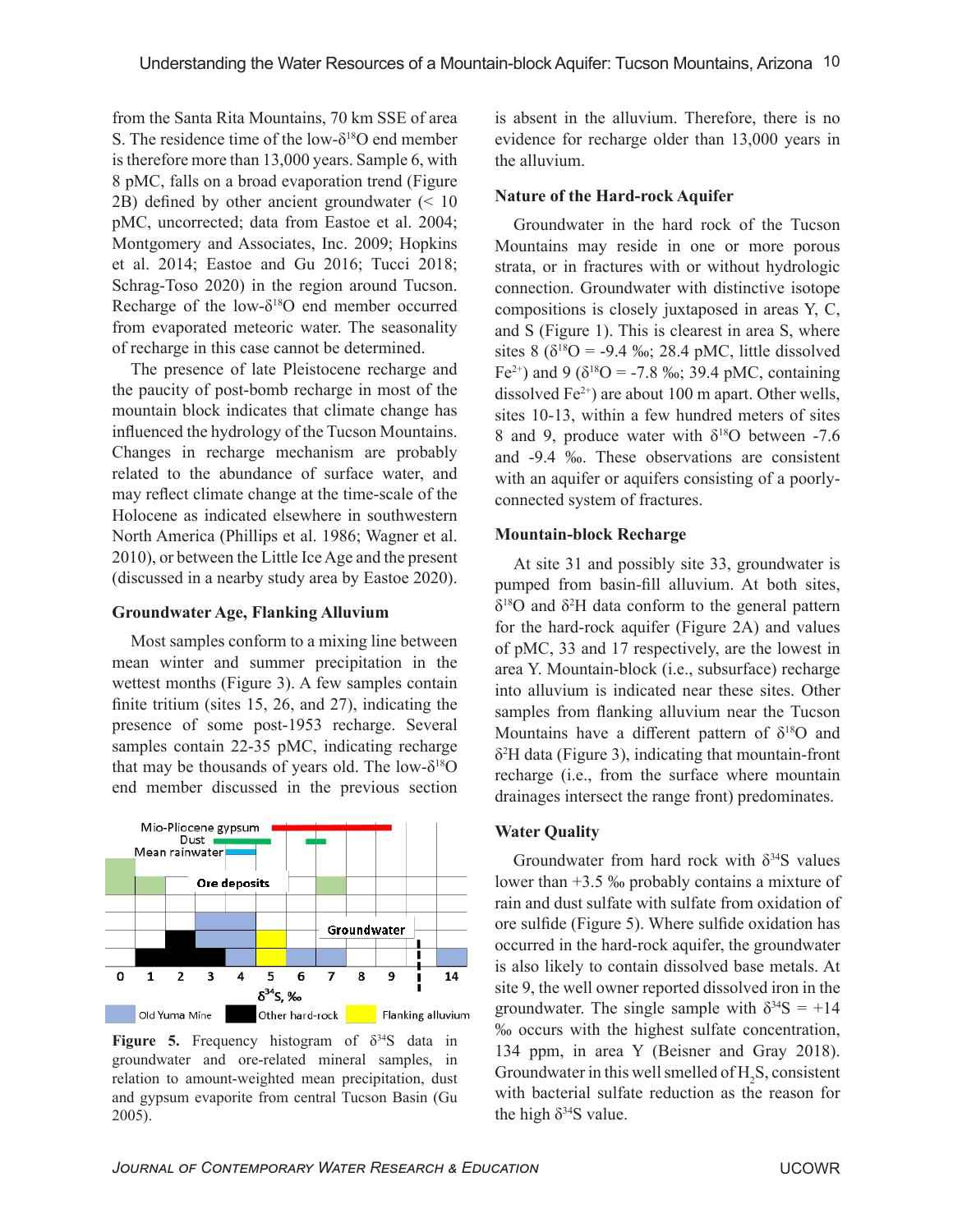## **Implications for Water Supply**

Areas Y, C, and S, with low-density urban development, rely on groundwater pumped from a system of fractured-rock aquifers. The isotope evidence is consistent with little connection between fractures. Available volumes of water are therefore limited, and likely to vary from fracture to fracture. Tritium and <sup>14</sup>C data provide little evidence of replacement of groundwater by post-1953 recharge in these areas. Even if post-1953 recharge was initially present and has been removed by pumping of shallower groundwater, such water does not appear to have been replaced in recent decades. In area C (sites 4 and 5), static water levels were falling at the time of sampling based on information provided by well owners. Recharge to the mountain block under present conditions appears to be slow to non-existent. Water supply therefore appears limited, and at many sites is dependent on recharge that occurred thousands of years ago. In the absence of municipal water supply, collection of rainwater from roofs or hauling of water from elsewhere may be necessary to supplement waning groundwater supply. Capture of rainwater would have insignificant effect on recharge, given that little or no post-bomb recharge appears to be occurring in most of the mountain block.

Sustainable water supply may be possible where post-bomb replenishment of groundwater is occurring, in areas D, S, and Y. Targeted exploration, for example in the Oligocene volcanic rocks at the north end of the Tucson Mountains, may locate a renewable, but not necessarily large, water supply.

# **Conclusions**

In the Tucson Mountains, stable O and H isotope data proved to be useful in identifying groundwater mixing and constraining groundwater residence times. Measurements of <sup>14</sup>C and tritium were useful in identifying post-bomb recharge. S isotope data helped to explain water quality issues.

Groundwater in fractured-rock aquifers in the Tucson Mountains is a mixture of recharge of different ages. Younger water, recharged since about 13,000 before the present, is a mixture of summer and winter recharge occurring during wettest months; in general, summer recharge has predominated. A similar recharge mechanism operates in alluvium flanking the range. Older groundwater has low <sup>14</sup>C content and a  $\delta^{18}O$ signature consistent with recharge before 13 Ka. The seasonality of the older recharge is not known. Mountain-block recharge from fractured rock to basin alluvium occurred locally near the Old Yuma Mine. Post-bomb recharge occurs in Oligocene volcanic rock and Cretaceous sedimentary rock, but is uncommon in the Cretaceous-early Paleogene caldera complex that makes up most of the mountain block. These units might provide a renewable groundwater resource. The waterbearing fractures in the rest of the range appear to be poorly connected and receive little recharge at present. Water supply in the mountain block is therefore limited in volume, and is of variable quality where sulfide mineralization is present.

# **Acknowledgements**

CJE acknowledges private well owners for permission to obtain samples; Jay Cole, John Schiff, and Robert Webb are thanked for help in contacting well owners; and the Environmental Isotope Laboratory at the University of Arizona is thanked for funding the analyses other than those in area Y. Analyses in area Y were funded by the U.S. Geological Survey. The authors thank two anonymous reviewers for their constructive comments. Any use of trade, firm, or product names is for descriptive purposes only and does not imply endorsement by the U.S. Government.

# **Author Bio and Contact Information**

**Christopher Eastoe** (corresponding author) received his doctorate in Economic Geology from the University of Tasmania in 1979. He worked as a Staff Scientist at the University of Arizona until retirement in 2015. His research interests include the application of isotope geochemistry in studies of the hydrologic cycle, paleoclimate, and sedimentary basins. He may be contacted at [eastoe@arizona.edu](mailto:eastoe%40arizona.edu?subject=) or Department of Geosciences, 1040 E 4th St., Room 208, Tucson, AZ 85721.

**Kimberly Beisner** conducts geochemical research on the evolution of groundwater from recharge through water rock interactions. She focuses on mining hydrology, dissolved gas, and isotope tracer projects throughout Arizona. Additionally, she is the USGS New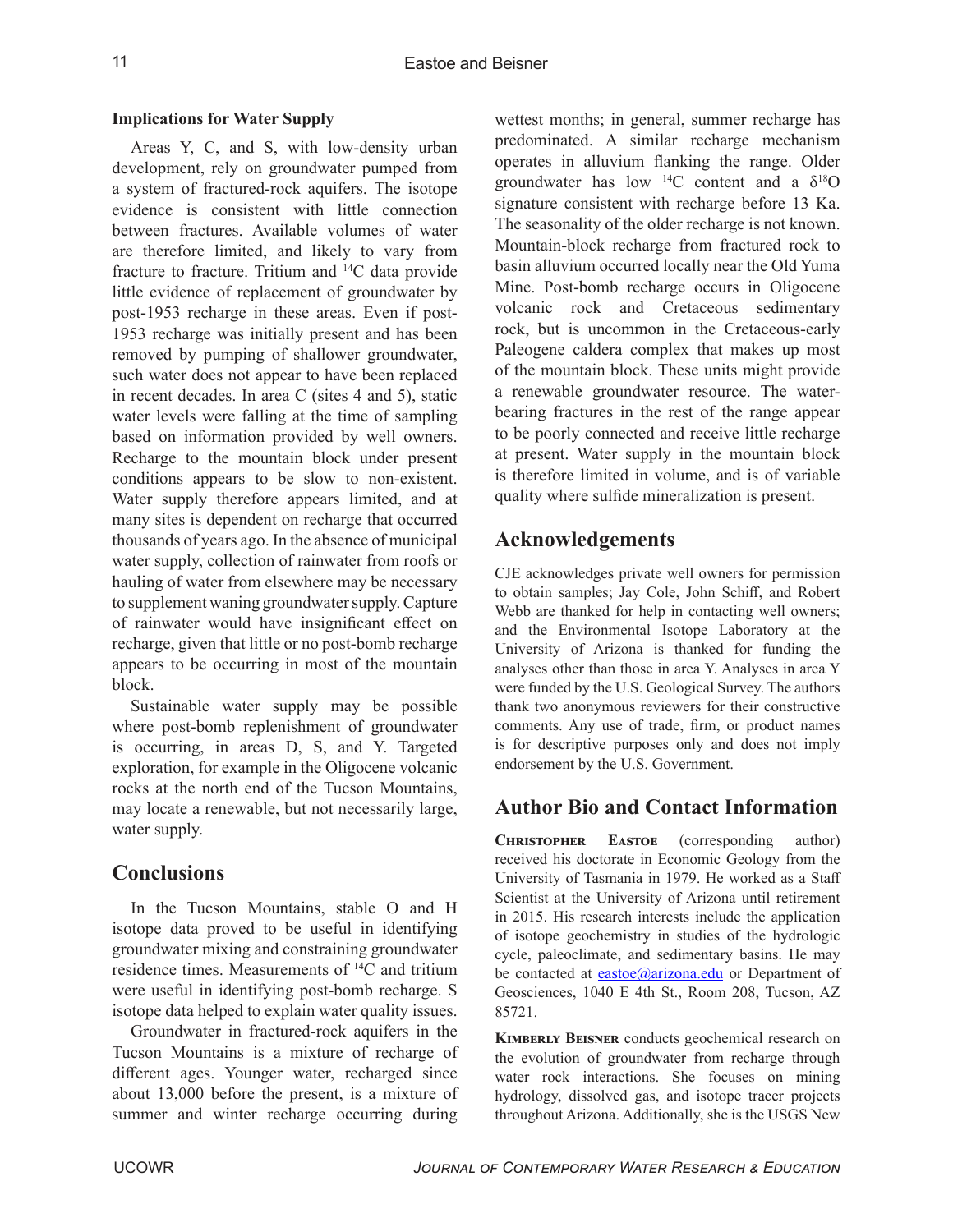Mexico Water Science Center's Water-Quality Specialist and performs research related to understanding anthropogenic influences on the hydrologic system including emerging contaminants ranging from per- and polyflorinated compounds to wastewater tracers. She conducted aqueous chemistry undergraduate research at a Long-Term Ecological Research (LTER) prairie preserve at the University of Kansas and graduate research of selenium and trace element mobilization in the Great Salt Lake at the University of Utah. She may be contacted at  $k$ beisner@usgs.gov or U.S. Geological Survey New Mexico Water Science Center, 6700 Edith Blvd. NE, Albuquerque, NM 87113.

# **References**

- Aishlin, P. and J.P. McNamara. 2011. Bedrock infiltration and mountain block recharge accounting using chloride mass balance. *Hydrological Processes*  25(12): 1934-1948.
- Ajami, H., P.A. Troch, T. Maddock III, T. Meixner, and C. Eastoe. 2011. Quantifying mountain block recharge by means of catchment-scale storage-discharge relationships. *Water Resources Research* 47(4): W04504. DOI: 10.1029/2010WR009598.
- Arizona Department of Water Resources. 2020a. *Drought Status Update*. Available at: [https://new.](https://new.azwater.gov/drought/drought-status) [azwater.gov/drought/drought-status.](https://new.azwater.gov/drought/drought-status) Accessed September 1, 2021.
- Arizona Department of Water Resources. 2020b. *Well Registry Search*. Available at: [https://gisweb.](https://gisweb.azwater.gov/WellRegistry/SearchWellReg.aspx) [azwater.gov/WellRegistry/SearchWellReg.aspx.](https://gisweb.azwater.gov/WellRegistry/SearchWellReg.aspx) Accessed September 1, 2021.
- Beisner, K.R. and F. Gray. 2018. *Assessment of Geochemical and Hydrologic Conditions Near Old Yuma Mine in Saguaro National Park, Arizona, 2014–17*. U.S. Geological Survey Scientific Investigations Report 2018-5019. Available at: <https://doi.org/10.3133/sir20185019>. Accessed December 8, 2021.
- Bezy, J.V. 2005. *A Guide to the Geology of Saguaro National Park*. Arizona Geological Survey, Down to Earth Series 18, Tucson, Arizona.
- Coplen, T.B. 1995. Reporting of stable carbon, hydrogen and oxygen abundances. *Proceedings of the International Atomic Energy Agency,* Vienna, Austria, 1-3 December 1993, pp. 31-34.
- Craig, H. 1961. Isotopic variations in meteoric waters. *Science* 133(3465): 1702-1703.
- Dwivedi, R., T. Meixner, J.C. McIntosh, P.A.T. Ferré, C.J. Eastoe, G-Y. Niu, R.L. Minor, G.A. Barron-Gafford, and J. Chorover. 2019. Hydrologic

functioning of the deep critical zone and contributions to streamflow in a high-elevation catchment: Testing of multiple conceptual models. *Hydrological Proc*esses 33(4): 476-494.

- Earman, S. 2004. Groundwater recharge and movement through mountain-basin systems of the Southwest: A case study in the Chiricahua Mountains-San Bernardino Valley system, Arizona and Sonora. Unpublished Dissertation, New Mexico Institute of Mining and Technology, Socorro, New Mexico, USA.
- Eastoe, C.J., A. Gu, and A. Long. 2004. The origins, ages and flow paths of groundwater in Tucson Basin: Results of a study of multiple isotope systems. In: *Groundwater Recharge in a Desert Environment: The Southwestern United States*, J.F. Hogan, F.M. Phillips, and B.S. Scanlon (Eds.). American Geophysical Union, Washington, D.C., USA, pp. 217-234.
- Eastoe, C.J., C.J. Watts, M. Ploughe, and W.E. Wright. 2011. Future use of tritium in mapping pre-bomb groundwater volumes. *Ground Water* 50: 87-93.
- Eastoe, C.J. and R. Rodney. 2014. Isotopes as tracers of water origin in and near a regional carbonate aquifer, the southern Sacramento Mountains, New Mexico. *Water* 6(2): 301-323.
- Eastoe, C.J. and D.L. Dettman. 2016. Isotope amount effects in hydrologic and climate reconstructions of monsoon climates: Implications of some long-term data sets for precipitation. *Chemical Geology* 430: 76-89.
- Eastoe, C.J. and A. Gu. 2016. Groundwater depletion beneath downtown Tucson, Arizona: A 240-year record. *Journal of Contemporary Water Research and Education* 159: 62-77.
- Eastoe, C.J. and D. Towne. 2018. Regional zonation of groundwater recharge mechanisms in alluvial basins of Arizona: Interpretation of isotope mapping. *Journal of Geochemical Exploration* 194: 134-145.
- Eastoe, C.J. and W.E. Wright. 2019. Hydrology of mountain blocks in Arizona and New Mexico as revealed by isotopes in groundwater and precipitation. *Geosciences* 9(11): 461. DOI: 10.3390/geosciences9110461.
- Eastoe, C.J. 2020. Sources of perennial water supporting critical ecosystems, San Pedro Valley, Arizona. *Environmental and Engineering Geoscience* 26: 463-479.
- Fenneman, N.M. 1931. *Physiography of Western United States*. McGraw Hill, New York, NY, USA.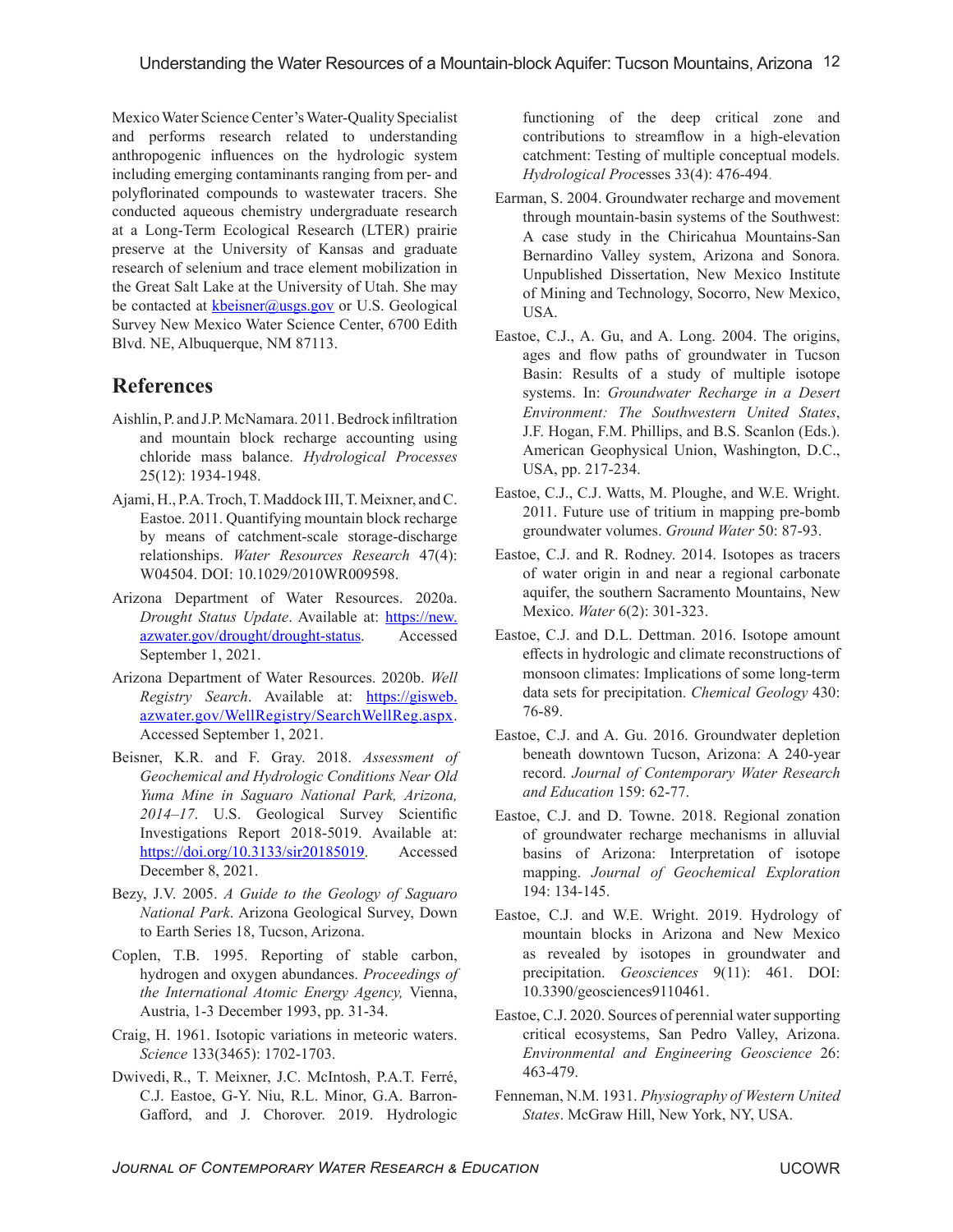- Gabrieli, C.P., J.J.. McDonnell, and W.T. Jarvis. 2012. The role of bedrock groundwater in rainfall-runoff response at hillslope and catchment scales. *Journal of Hydrol*ogy 450-451: 117-133.
- Gu, A. 2005. Stable isotope geochemistry of sulfate in groundwater of southern Arizona: Implications for groundwater flow, sulfate sources, and environmental significance. Unpublished Dissertation, University of Arizona, Tucson, Arizona, USA.
- Hagstrum, J.T. and P.W. Lipman. 1991. Late Cretaceous paleomagnetism of the Tucson Mountains: Implications for vertical axis rotations in south central Arizona. *Journal of Geophysical Research* 96(B10): 16069-16081.
- Han, L.-F. and L.N. Plummer. 2013. Revision of Fontes & Garnier's model for the initial <sup>14</sup>C content of dissolved inorganic carbon used in groundwater dating. *Chemical Geology* 351: 105-114.
- Han, L.-F. and L.N. Plummer. 2016. A review of singlesample-based models and other approaches for radiocarbon dating of dissolved inorganic carbon in groundwater. *Earth-Science Reviews* 152: 119-142.
- Harris, C., C. Burgers, J. Miller, and F. Rawoot. 2010. O- and H-isotope record of Cape Town rainfall from 1996 to 2008, and its application to recharge studies of Table Mountain groundwater, South Africa. *South African Journal of Geology* 113(1): 33-56.
- Hess, G.S. 1992. Chemical and isotopic evidence for irrigation return flow in Avra Valley, Arizona. Unpublished Thesis, University of Arizona, Tucson, Arizona.
- Hopkins, C., J. McIntosh, J. Dickinson, C. Eastoe, and T. Meixner. 2014. Evaluation of the importance of clay confining units on groundwater flow in alluvial basins using solute and isotope tracers: The case of Middle San Pedro Basin in southeastern Arizona (USA). *Hydrogeology Journal* 22: 829-849.
- James, E.R., M. Manga, T.P. Rose, and G.B. Hudson. 2000. The use of temperature and the isotopes of O, H, C, and noble gases to determine the pattern and spatial extent of groundwater flow. *Journal of Hydrology* 237: 100-112.
- Jasechko, S., A. Lechler, F.S.R. Pausata, P.J. Fawcett, T. Gleeson, D.I. Cendón, J. Galeewsky, A.N. LeGrande, C. Risi, Z.D. Sharp, J.M. Welker, M. Werner, and K. Yoshimura. 2015. Late-glacial to late-Holocene shifts in global precipitation *δ* <sup>18</sup>O. *Climate of the Past* 11(10): 1375-1393.
- Kalin, R.M. 1994. The hydrogeochemical evolution of the groundwater of the Tucson Basin with application to 3-dimensional groundwater flow

modeling. Unpublished Dissertation, University of Arizona, Tucson, Arizona, USA.

- Katsuyama, M., N. Ohte, and N. Kabeya. 2005. Effects of bedrock permeability on hillslope and riparian groundwater dynamics in a weathered granite catchment. *Water Resources Res*earch 41(1): W01010. DOI: 10.1029/2004WR003275.
- Kinnison, J.E. 1958. Geology and ore deposits of the southern section of the Amole mining district, Tucson Mountains, Pima County, Arizona. Unpublished Thesis, University of Arizona, Tucson, Arizona.
- Lipman, P.W. 1993. Geologic Map of the Tucson Mountains Caldera, Southern Arizona. United States Geological Survey Miscellaneous Investigations Series Map I-2205, scale 1:24,000.
- Manning, A.H. and D.K. Solomon. 2004. Constraining mountain-block recharge in eastern Salt Lake Valley, Utah with dissolved noble gas and tritium data. In: *Groundwater Recharge in a Desert Environment: The Southwestern United States*, J.F. Hogan, F.M. Phillips, and B.S. Scanlon (Eds.). American Geophysical Union, Washington, D.C., USA, pp. 139-158.
- Mindat.org. 2020. Old Yuma Mine (Yuma Mine). Available at: [https://www.mindat.org/loc-3372.](https://www.mindat.org/loc-3372.html) [html](https://www.mindat.org/loc-3372.html). Accessed September 1, 2021.
- Montgomery, E.L. and Associates, Inc. 2009. *Results of Phase 2 Hydrogeologic Investigations and Monitoring Program, Rosemont Project, Pima County, Arizona*. Report prepared for Rosemont Copper Company, Tucson, Arizona. Available at: [https://www.rosemonteis.us/documents/012065.](https://www.rosemonteis.us/documents/012065) Accessed September 1, 2021.
- Newton, B.T., G.C. Rawling, S.S. Timmons, L. Land, P.S. Johnson, T.J. Kludt, and J.M. Timmons. 2012. *Sacramento Mountains Hydrogeology Study*. New Mexico Bureau of Geology and Mineral Resources Open-file Report 543. Available at: [https://geoinfo.nmt.edu/publications/openfile/](https://geoinfo.nmt.edu/publications/openfile/downloads/500-599/543/OFR-543_HR.pdf) [downloads/500-599/543/OFR-543\\_HR.pdf.](https://geoinfo.nmt.edu/publications/openfile/downloads/500-599/543/OFR-543_HR.pdf) Accessed December 8, 2021.
- Phillips, F.M., L.A Peeters, M.K. Tansey, and S.N. Davis. 1986. Paleoclimatic inferences from an isotopic investigation of groundwater in the central San Juan Basin, New Mexico. *Quaternary Research* 26(2): 179-193.
- Ren, S., A.D. Parsekian, Y. Zhang, and B.J. Carr. 2019. Hydraulic conductivity calibration of logging NMR in a granite aquifer, Laramie Range, Wyoming. *Groundwater* 57(2): 303-319*.*